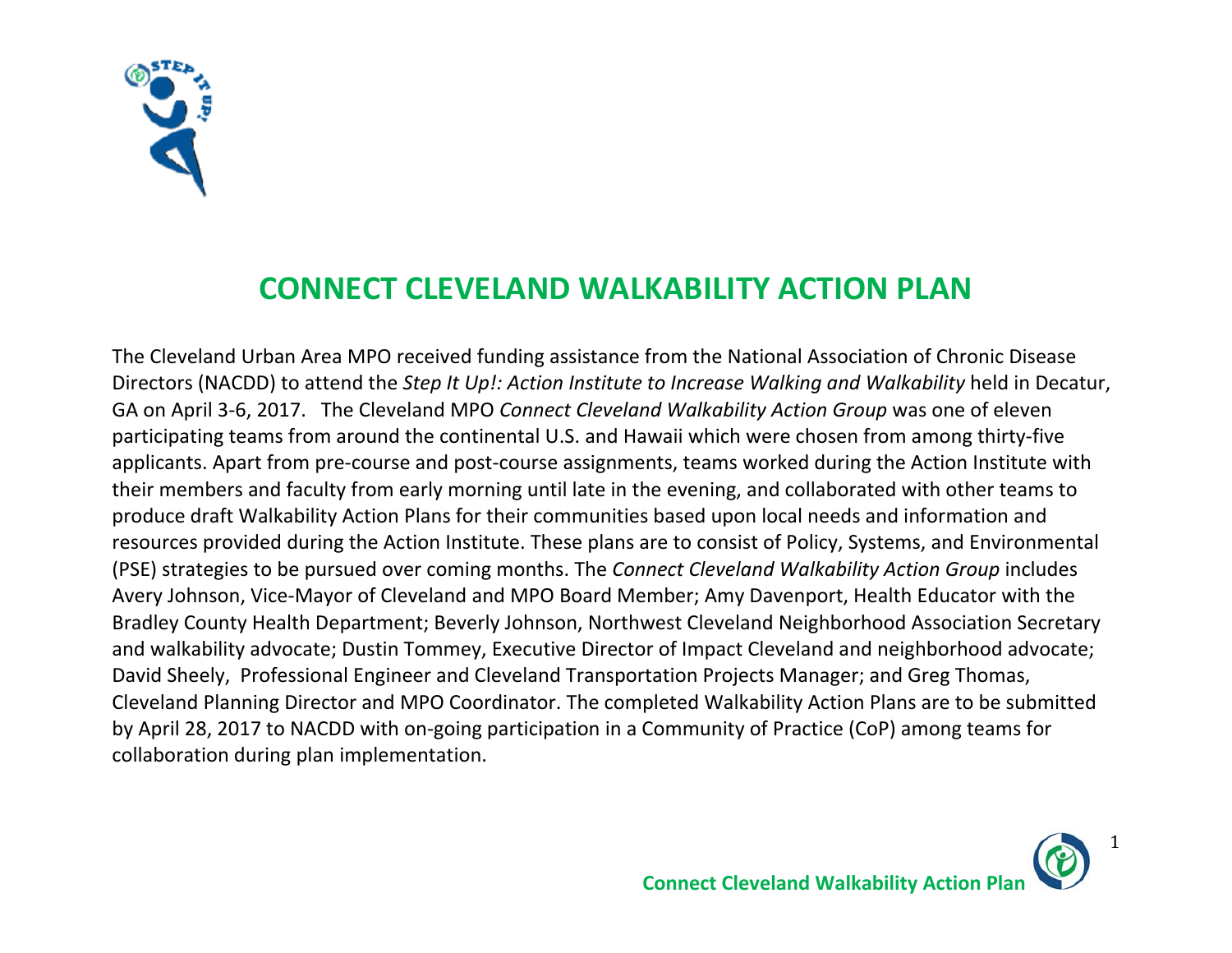

The Connect Cleveland Walkability Action Plan is dependent upon the decisions of the people and organizations within the greater Cleveland community to understand and embrace walking and walkability as priorities, and upon their communication with elected officials and administrative staff to determine and implement specific pedestrian improvements that will make the community walkable. To these ends, the following list of value statements underlies the Connect Cleveland Walkability Action Plan:

EDUCATION: Share knowledge within our community about walking and walkability including the health benefits of walking, strategies for improving walkability within different neighborhoods, pedestrian mobility issues related to social justice (disability, low‐income, etc.), consumer preferences for walkable neighborhoods and other economic benefits of improved walkability, environmental benefits of reduced automobile travel, etc.

SERVICE: Serve neighborhoods, political districts, and corridors with appropriate pedestrian improvements (sidewalks, improved crossings, greenways, walking paths, improved roadway shoulders, traffic calming, etc.) that make walking safe, easy, and enjoyable.

CONNECTIVITY: Connect Cleveland neighborhoods to the Greenway system, the Downtown, and to Schools with pedestrian improvements. Connect outlying areas with pedestrian improvements linked to schools and other neighborhood centers. Where possible, coordinate pedestrian improvements to support connectivity with transit and bicycle modes.

EQUITY: Provide an equitable distribution of pedestrian improvements among neighborhoods, political districts, and corridors while attending to the transportation needs of low-income, minority, and disabled populations, as well as those who are more dependent on walking, biking, and transit.

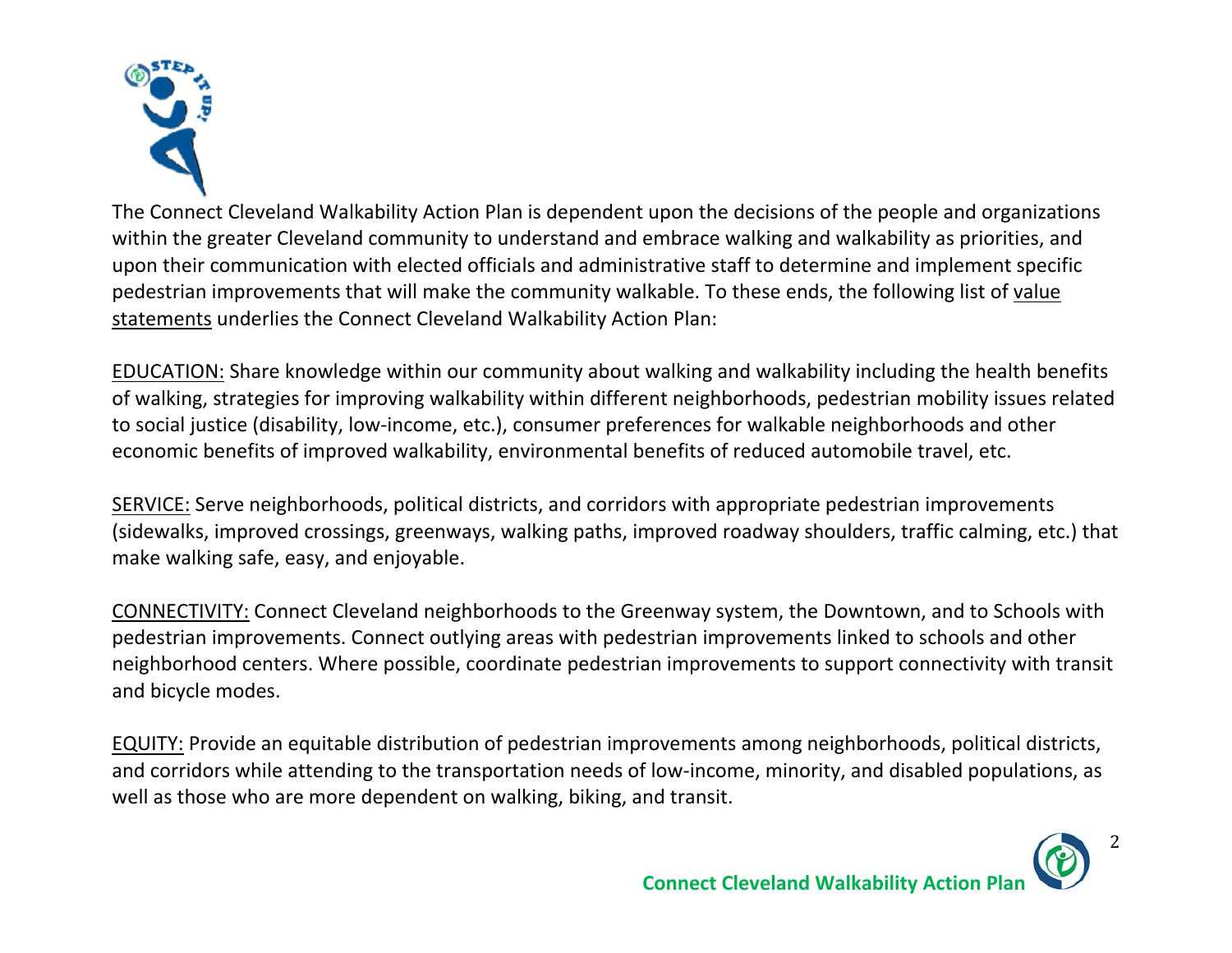

The purpose of the Connect Cleveland Walkability Action Plan is to encourage Cleveland area residents to walk more and to get to more of the places they go by walking**.** Physical exercise improves health and lowers health‐ related costs and improves productivity. Walking is a form of exercise that requires no special skills or equipment ‐‐‐ excepting wheelchairs or other mobility aids for some‐‐ and is possible for people of all ages, abilities, and economic circumstances to incorporate into their daily routines. Walkability emphasizes the ability to incorporate walking as a form of transportation into our daily routines for short trips for work, school, shopping, social activities, etc. Walkability is a sought‐after characteristic that promotes higher property values and higher levels of economic activity. Walkability is improved with community design to provide a mixture of land uses connected with sidewalks and other facilities in an area where population is concentrated. Walking is known to increase where the built environment is walkable.

Why are people not walking and what can be done about it? Heavy automobile-dependency, long commute times, and sedentary lifestyles are recognized to contribute significantly to poor health, often in combination with other conditions. Published data as well as primary research on walking habits, attitudes toward walking, and impediments to walking experienced by Cleveland MPO area residents would be helpful in shaping policy responses including those coming from the Connect Cleveland Walkability Action Plan. It would be helpful to have this information on walking as the Connect Cleveland Walkability Action Plan is begun, and after a significant period of implementation, e.g. 10 years.

As a target, the Connect Cleveland Walkability Action Plan encourages participants to think primarily in terms of trips that could potentially be made within about 20 minutes under suitable conditions. That implies some proximity of people, land uses, and activities as well as connection with pedestrian facilities. It is also recognized

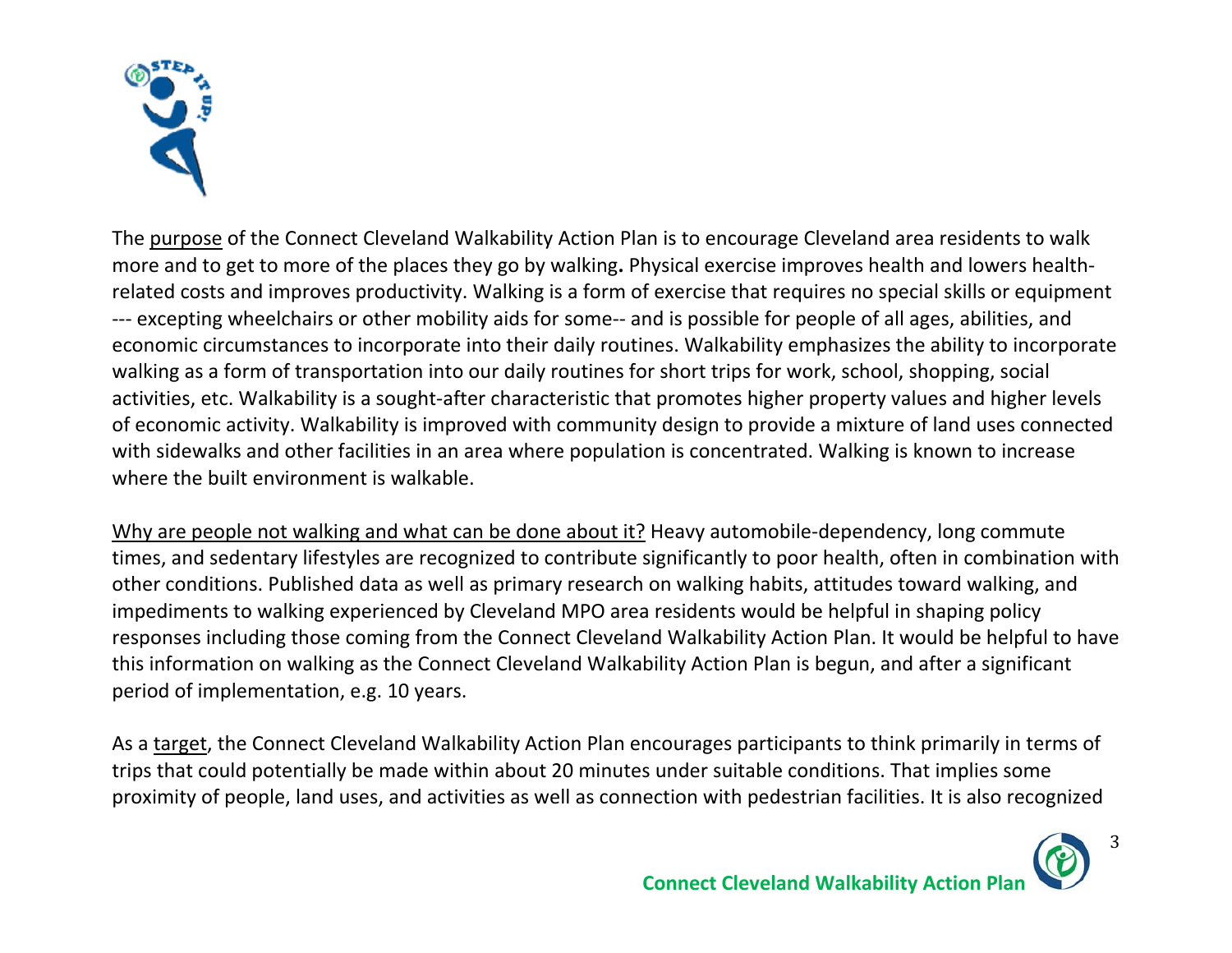

that other non‐motorized modes are important in supporting a community designed for walkability, namely cycling and transit. The mixture and density of land uses that supports walking also supports cycling and transit. A commuter may cycle part way and put her bike on a bus before placing the bike in a bike rack near her destination and walking the rest of the way. Transit users, and school bus riders, are often dependent upon sidewalks to get safely to and from the bus. Some facilities serve both pedestrians and cyclists, such as street crossing improvements, traffic calming, multi ‐use paths, e.g. the Greenway, etc. Some amenities like bike racks and transit shelters and shade trees are integrated with the sidewalk, while other amenities like facilities for showering and changing, restrooms, etc. can serve cyclists and pedestrians. Interlinking pedestrian facilities with these other systems can extend the reach of the 20‐minute travel area for pedestrians, and the 20‐minute travel area for a cyclist is obviously greater. Taken together walking, cycling and transit increase physical activity which is the primary reason for supporting walking and walkability. Those who are implementing the Connect Cleveland Walkability Action Plan should be alert to opportunities to integrate benefits for the cycling and transit modes; plans for bicycle improvements and transit improvement should likewise be aware of and responsive to those for pedestrian improvements that will be embodied in the Connect Cleveland Walkability Action Plan.

Much of the Cleveland area has urbanized in recent decades with automobile‐oriented suburban development located on or near major corridors radiating outward from downtown Cleveland with a wide interspersing of green area further from the center of town; in effect, it is a typical urban sprawl condition. Compared to national averages, it is believed that relatively little of the population would be living in a walkable location in terms of sidewalks and other facilities connecting them with jobs, recreation, school, shopping, etc. within a relatively short distance. Where pedestrian facilities do exist within the area to otherwise make it walkable, a sizeable proportion of these facilities are believed to be in disrepair or in need of upgrades consistent with the Americans with Disabilities Act (ADA). There is a need to assess current walkability conditions and possible walkability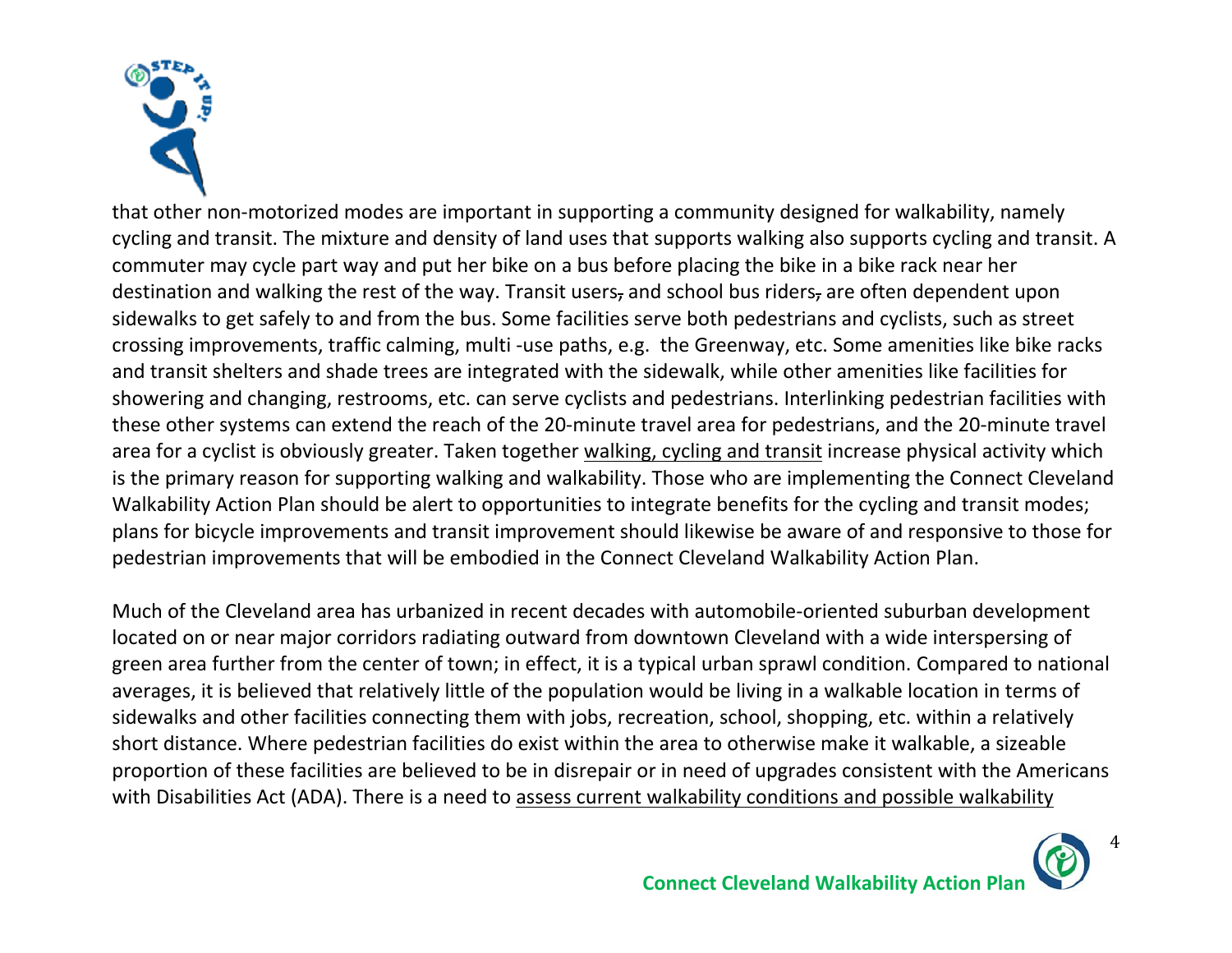

improvements in Cleveland and the Cleveland MPO area. Because of the development pattern extending along major streets, identifying high-impact potential arterial and collector street pedestrian improvements should be part of the overall strategy.

The Greenway is a special case facility within the overall considerations of walkability. It functions both as a transportation resource connecting people with schools, parks, shopping, etc., and as a linear park. It provides mobility for both pedestrians and cyclists. A separate Greenway Board is active in the planning and management of the Greenway and Greenway events and amenities. Presently, the Greenway extends mostly along South Mouse Creek from just south of Willow Street to just north of Mohawk Drive. Further extension to the north is desired but it is challenging while extension further south to Inman Street and the confluence of Woolen Mill Branch is being actively pursued. Some parts are completed or underway along Fillauer Branch in the northeastern part of the City. Some planning has been done for a Greenway along Candies Creek that would be in the northern and western parts of the City. Redevelopment activity in the downtown and brownfield areas southeast of downtown is anticipated to include an extension of the Greenway along Woolen Mill Branch. Greenway paths along South Mouse Creek, Fillauer Branch, and Woolen Mill Branch could provide bicycle and pedestrian connection to much of the downtown and surrounding neighborhoods. Coordination with the Greenway Board, neighborhoods, and entities involved in downtown redevelopment is needed to maximize the benefits of connecting the Greenway with other pedestrian facilities. A considerable problem at present is pedestrian barriers between neighborhoods and the Greenway and the Downtown.

Downtown redevelopment is a special focus of the Cleveland City Council and the City Manager. The City Manager is formulating and beginning to implement a multi‐faceted downtown redevelopment program that focuses on the downtown core near Inman Street, the major east-west corridor through downtown Cleveland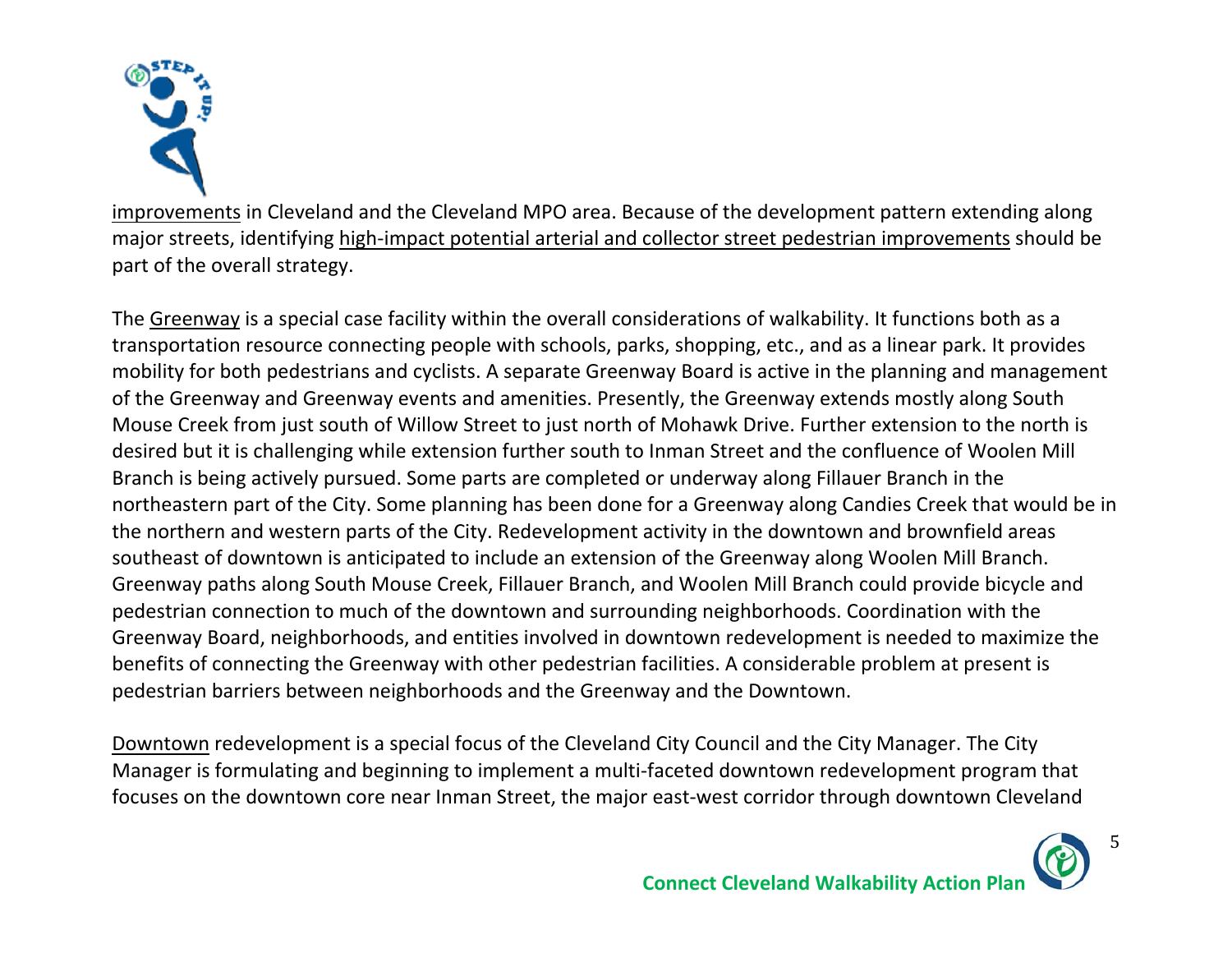

where the intent is to implement a road diet with a "complete streets" approach making the Inman Street corridor more friendly for pedestrians and inviting to business. The plan also addresses the need for additional housing in the downtown and in adjacent neighborhoods. It seeks to connect surrounding neighborhoods with the downtown, including those that have been somewhat separated by physical (e.g. a railroad), economic, and social barriers. It would use a density of intersections, improvements to sidewalks and other infrastructure including bicycle facilities, the convergence of transit routes at the downtown transit center, a proposed "Cleveland Chattanooga Commute Hub" park‐and‐ride lot a commuter bus connection, and the Greenway Extension along Fillauer Branch to provide a multi‐modal transportation framework for downtown. Cleveland's downtown is ringed by diverse neighborhoods, including a 5000‐student university, that could access jobs, shopping, and services along commercial corridors and in a downtown brownfield redevelopment area (the former Whirlpool plant site and other properties) offering a major opportunity for redevelopment. The Connect Cleveland Walkability Action Plan needs to coordinate with the downtown redevelopment effort.

Schools will figure prominently into the Connect Cleveland Walkability Action Plan. Several schools are located within Cleveland and others are in the City's urbanized area. Most of the City's elementary schools are surrounded by neighborhoods with at least some sidewalks that could permit some students to walk to school. In most cases the walkable area around these schools could be expanded with additional pedestrian improvements. A new City elementary school is to be constructed in a suburban corridor on Georgetown Road SR60, also the location of the City's middle school, where there is presently no pedestrian access; however, a planned road improvement will bring sidewalks and bike lanes in front of both schools which could possibly be accessed from a future Candies Creek Greenway. The City's high school is well‐connected by the Greenway and sidewalk. Bradley County Schools should be assessed for possibilities of connecting students with the addition of limited pedestrian improvements (Knox County, TN undertook such an effort). Bradley County's Ocoee Middle School is in a highly

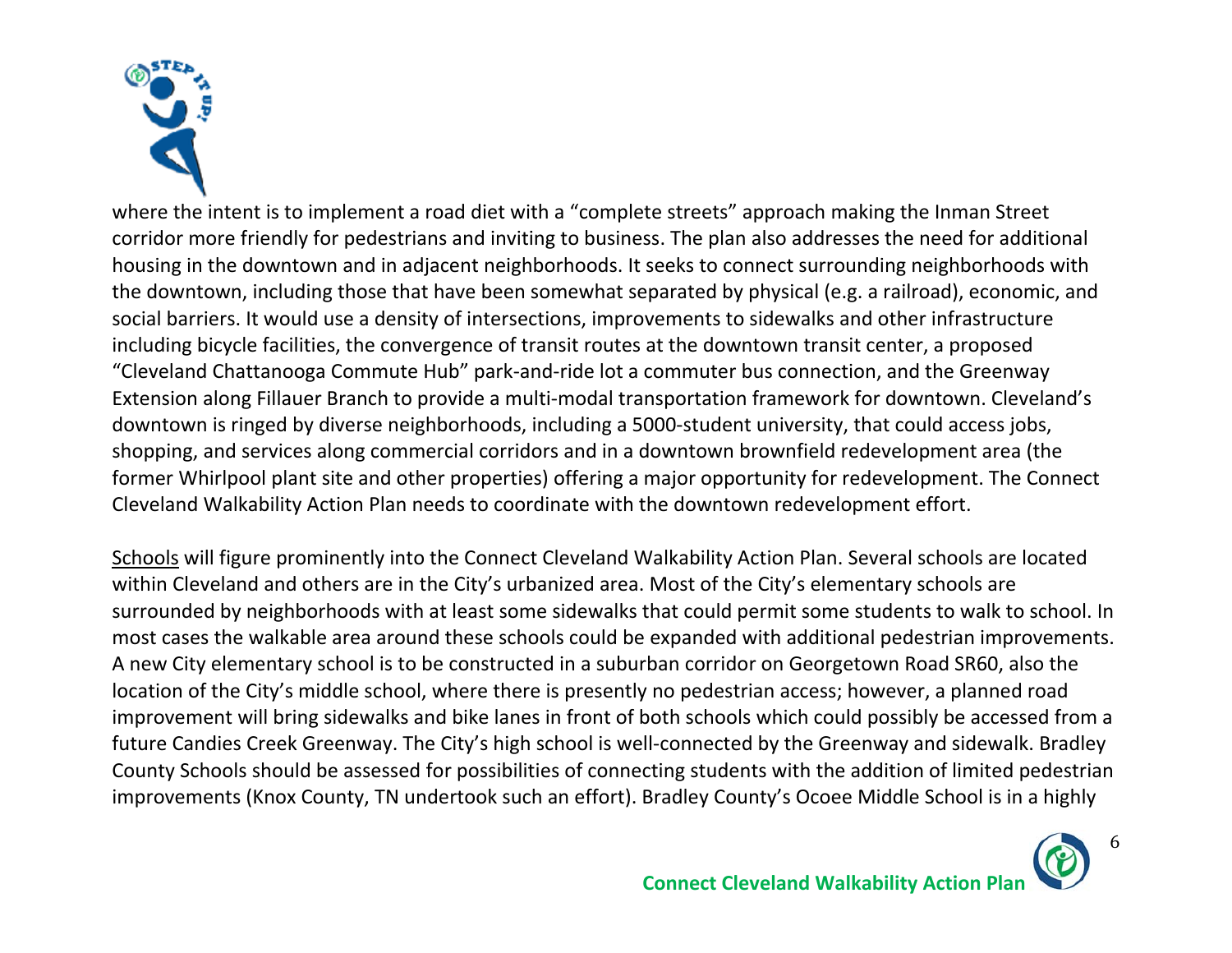

congested area inside Cleveland that should be studied to determine whether benefits could be had from additional pedestrian improvements. Apart from walking to school, another major area of concern is pedestrian improvements and shelter at school bus stops that would make them safer, more accessible, and more comfortable. Both of types of improvements, school walkability and bus stop improvements, hold the possibility of savings from better school bus utilization.

The Connect Cleveland Walkability Action Plan is presented in the NACDD tabular format below. The plan sets forth two goals, one focused on education and information gathering and the other focused on determining specific walkability improvements and implementing them. The plan contains several action steps for each goal, the whole of which involves several participants from citizen advocates to government officials. The action steps within the plan, to be taken over about a two-year period, lead to a set of specific walkability improvements and policy changes and budget resources to achieve those improvements over ten years. The intention is that the information and experience gained in each of the action steps would be documented as part of the on‐going Connect Cleveland Walkability Action Plan effort as would progress toward specific walkability improvements.

**Goal #1: Make Walking and Walkability Priorities in Our Community. By March 31,2018, the Connect Cleveland Walkability Action Group and Cleveland MPO will educate and engage schools, Cleveland Urban Area Transit, private / non‐profit sectors, public officials, and residents on the importance of walkability and active transportation. Surveys will be conducted to assist with the identification of barriers and in efforts of improving Active Transportation.** 

**Estimated reach**:. The target estimated reach is the Cleveland MPO population of approximately 90,000.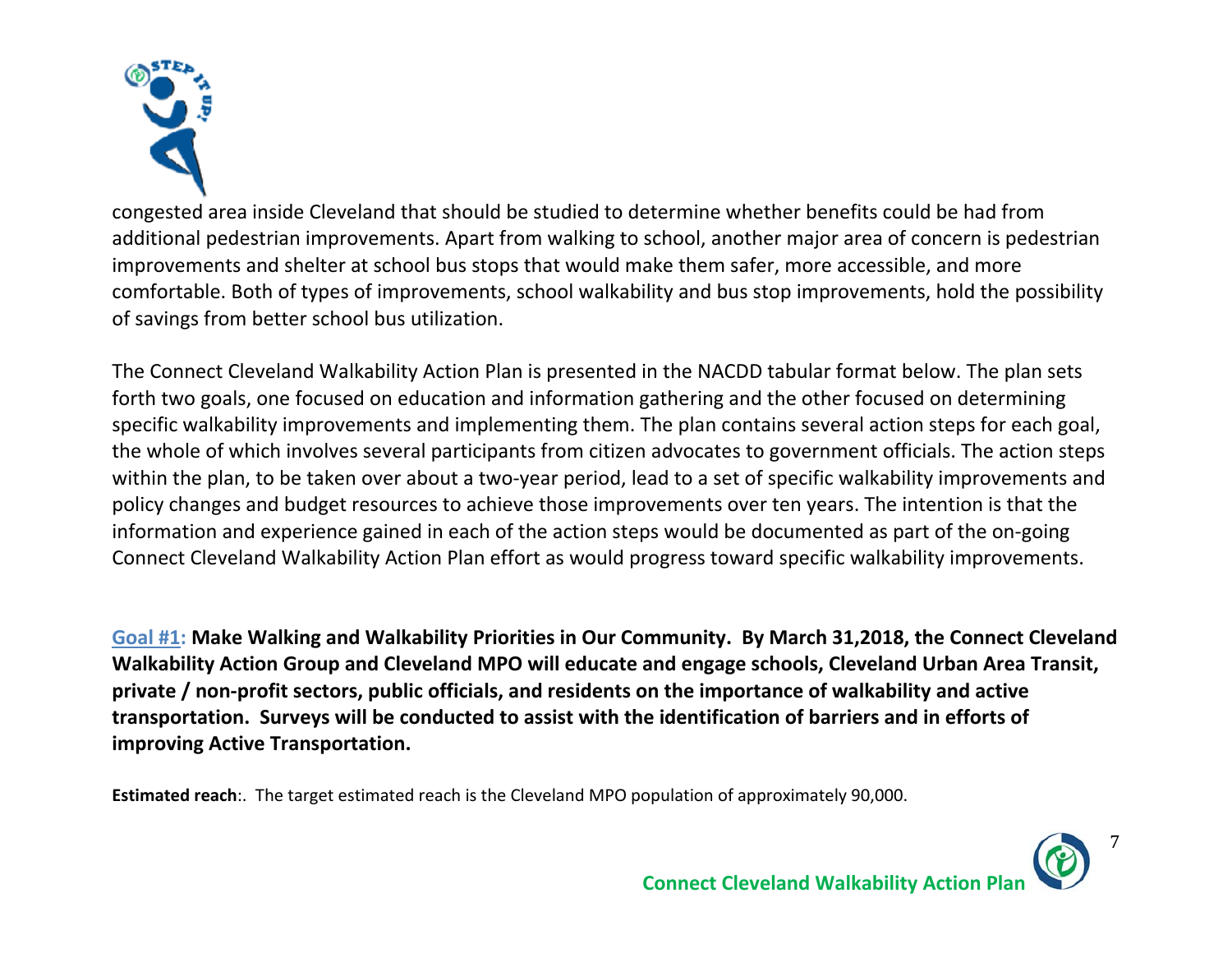

| <b>Action Steps (to include timeline):</b>                                                                                                                                              | <b>Responsible Party:</b>                                                                        | <b>Additional Comments:</b>                                                                                                                                                                                                                                                                                                                                  |
|-----------------------------------------------------------------------------------------------------------------------------------------------------------------------------------------|--------------------------------------------------------------------------------------------------|--------------------------------------------------------------------------------------------------------------------------------------------------------------------------------------------------------------------------------------------------------------------------------------------------------------------------------------------------------------|
| Action Steps are specific activities, benchmarks, or achievements<br>that assist in accomplishing the goal; the timeline is an estimated<br>completion date for that stated action step | Agency, Group, or individual responsible<br>for achieving the action step                        | Added comments or resources useful for<br>achieving the action step                                                                                                                                                                                                                                                                                          |
| <b>Action Step 1.1:</b><br>By May 1, 2017, continue implementation of "Healthy<br>Tennessee" education program.                                                                         | <b>Health Department staff</b>                                                                   | Teach the benefits of active<br>lifestyle and active transportation,<br>emphasizing walking, to strategic<br>public audiences                                                                                                                                                                                                                                |
| <b>Action Step 1.2:</b><br>By May 31, 2017, provide a short written briefing on the<br>Walkability Action Plan process to elected officials, the<br>Health Department, and the MPO.     | Public Health and MPO staff<br>members from Connect Cleveland<br><b>Walkability Action Group</b> | The intention here is to brief<br>elected officials and administrative<br>officials on the process that is<br>underway, not to discuss specific<br>pedestrian improvement proposals<br>that may be developed during the<br>planning process. Officials should<br>be alerted to the intent to carry<br>out neighborhood/district level<br>walkability audits. |
| <b>Action Step 1.3:</b><br>By June 1, 2017, begin working with Bike-Walk Cleveland<br>to implement the Connect Cleveland Walkability Action<br>Plan.                                    | <b>Connect Cleveland Walkability</b><br>Action Group, Bike-Walk Cleveland<br>members             | Bike-Walk Cleveland, a citizen-led<br>planning and advocacy group, is<br>currently forming with an<br>organizational meeting on April 24,<br>2017. Meet with them by July 1,<br>2017 to present Walkability Action                                                                                                                                           |

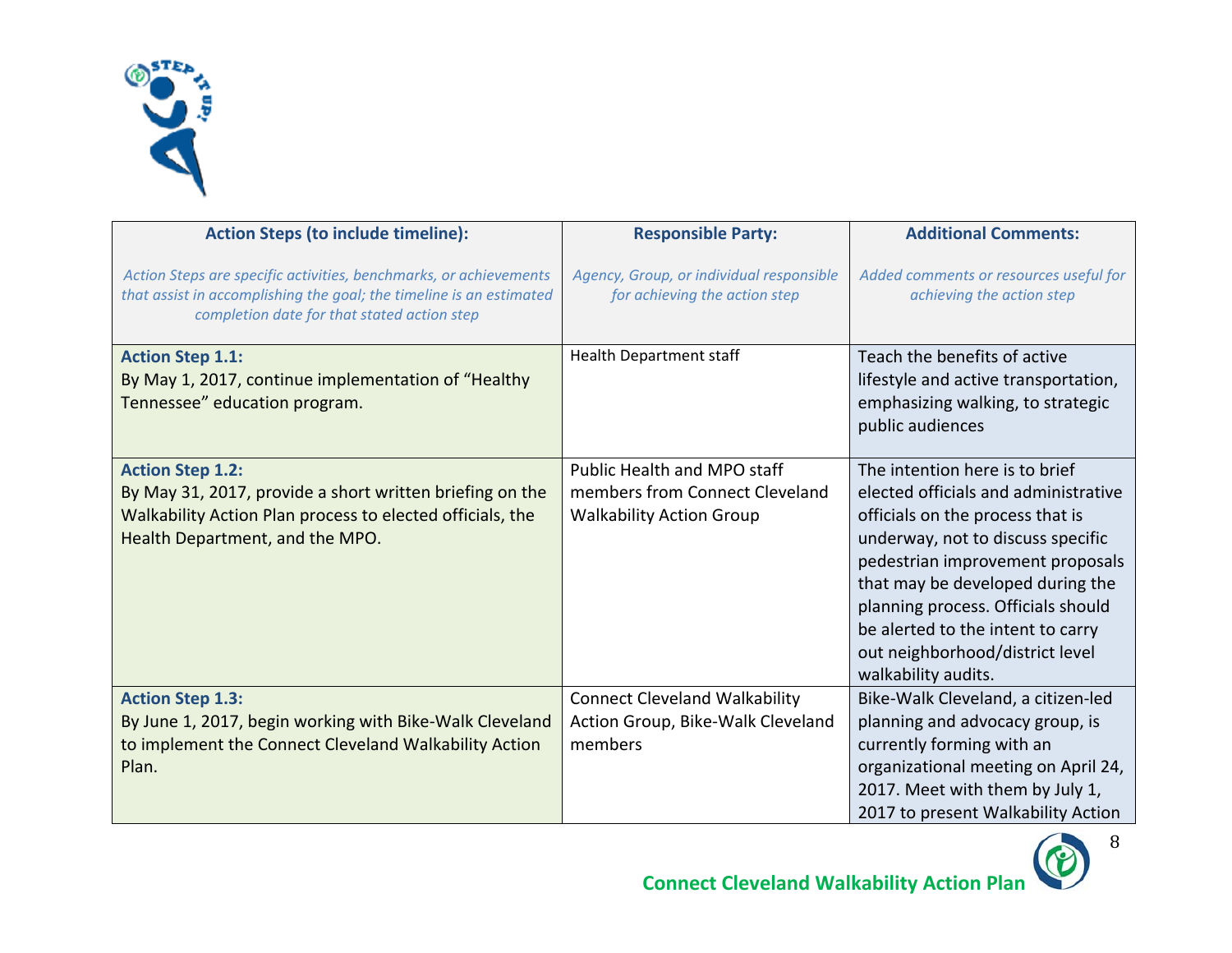

|                                                                                                                                                                                                                                                                 |           | Institute (WAI) information on<br>health and economic benefits of<br>improved walkability, to get input<br>on the Connect Cleveland<br>Walkability Action Plan, and to<br>begin planning neighborhood/<br>district level walkability audits.<br><b>Bike-Walk Cleveland leaders for</b><br>walkability Audits should be<br>identified for each<br>neighborhood/district |
|-----------------------------------------------------------------------------------------------------------------------------------------------------------------------------------------------------------------------------------------------------------------|-----------|------------------------------------------------------------------------------------------------------------------------------------------------------------------------------------------------------------------------------------------------------------------------------------------------------------------------------------------------------------------------|
| <b>Action Step 1.4:</b><br>By July 1, 2017, engage with school officials concerning<br>walkability improvements that would allow nearby children to<br>walk to school, as well as pedestrian improvements needed to<br>support school bus stops.                | MPO staff | Review and analyze data related to<br>school bus stop walkability and<br>walkable areas around schools to<br>determine priority school-related<br>walkability improvements.                                                                                                                                                                                            |
| <b>Action Step 1.5:</b><br>By July 1, 2017, engage with Cleveland Urban Area Transit<br>concerning pedestrian facility improvements, and related bus<br>stop improvements, needed to support current and future<br>operations of the fixed route transit system | MPO staff | Review and analyze data related to<br>walkability and walkable areas along<br>transit routes, including locations that<br>may be generating high ridership and<br>locations of proposed transit stops                                                                                                                                                                  |

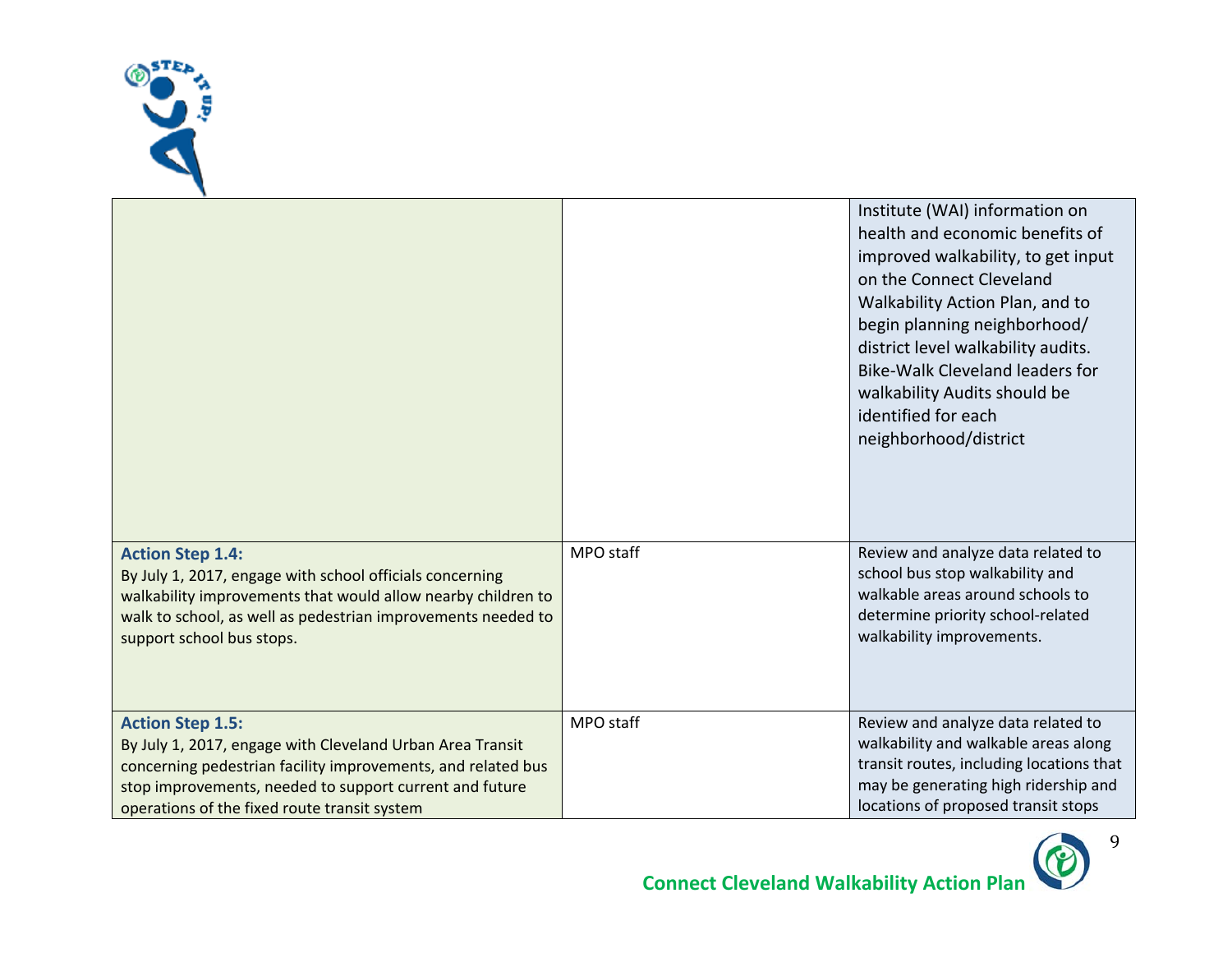

|                                                                                                                                                         |                                                                                                  | and shelters as the CUATS fixed route<br>system transitions toward a fixed stop<br>operation.                                                                                                                                                                                                                                                                                                                                                                                                                                                                                                |
|---------------------------------------------------------------------------------------------------------------------------------------------------------|--------------------------------------------------------------------------------------------------|----------------------------------------------------------------------------------------------------------------------------------------------------------------------------------------------------------------------------------------------------------------------------------------------------------------------------------------------------------------------------------------------------------------------------------------------------------------------------------------------------------------------------------------------------------------------------------------------|
| <b>Action Step 1.6:</b><br>By July 1, 2017, begin walkability health and economic benefit<br>education presentations to private and non-profit sectors. | Health Department staff, Connect<br>Cleveland Walkability Action Group                           | Presentations to key groups in the<br>private and non-profit sectors<br>(Realtors, Homebuilders, Chamber of<br>Commerce, Mainstreet Cleveland Civic<br>and religious Organizations, and<br>Environmental Justice communities)<br>focusing on the community health and<br>economic benefits of improving<br>walkability and the Walkability Action<br>Plan. Provide data-driven compelling<br>evidence for public health and<br>economic benefits that follow from<br>making the community more<br>walkable. Use data from Health<br>Department and related agencies,<br>Realtors and others. |
| <b>Action Step 1.7:</b><br>By August 1, 2017, make Connect Cleveland Walkability<br>Action Plan presentations to key public sector entities.            | <b>Connect Cleveland Walkability</b><br>Action Group from WAI and Bike-<br><b>Walk Cleveland</b> | Presentations should be made to<br>the Bradley County Health Council,<br>City and County Schools, Cleveland<br>MPO, and City and County Planning<br><b>Commissions. Presentations should</b><br>include community health and<br>economic benefits of improving<br>walkability, the Connect Cleveland<br>Walkability Action Plan, and the<br>proposed neighborhood/district level                                                                                                                                                                                                             |

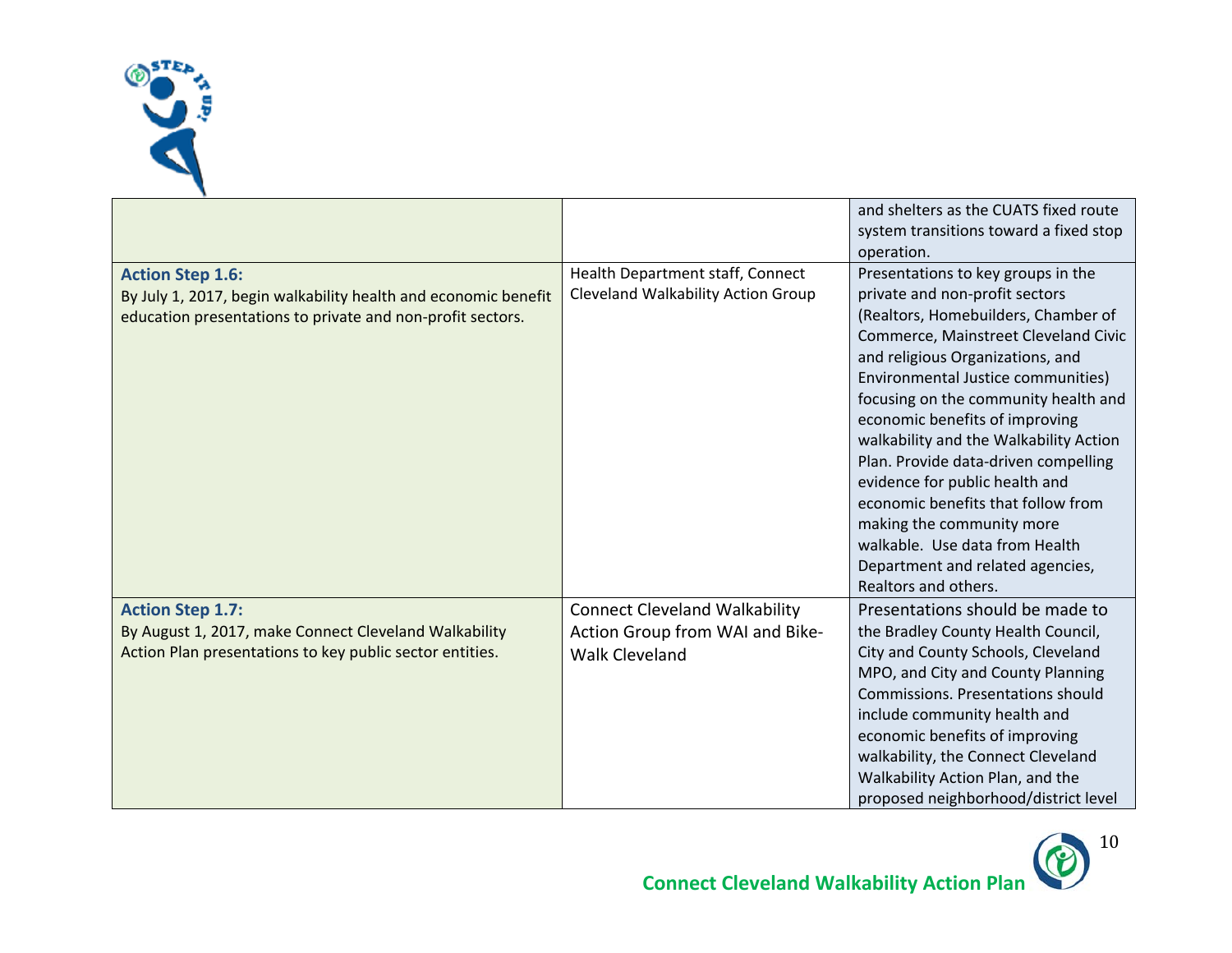

| <b>Action Step 1.8:</b>                                                                                              | Health Department staff and MPO                                                                      | walkability audits. It is important<br>that members of these bodies be<br>challenged to participate in the<br>neighborhood/district level<br>walkability audits.<br>Develop and Implement a Survey of                                                                                                                                                                                                                                                                                                                                                                                                                                                                                                     |
|----------------------------------------------------------------------------------------------------------------------|------------------------------------------------------------------------------------------------------|-----------------------------------------------------------------------------------------------------------------------------------------------------------------------------------------------------------------------------------------------------------------------------------------------------------------------------------------------------------------------------------------------------------------------------------------------------------------------------------------------------------------------------------------------------------------------------------------------------------------------------------------------------------------------------------------------------------|
| By October 1, 2017, do a survey of walking, walking attitudes,<br>and walking impediments among community residents. |                                                                                                      | Cleveland MPO area residents to<br>assess the extent to which they have<br>integrated walking into their daily lives<br>and the barriers to walking that they<br>experience and their attitudes toward<br>walking; conduct the survey at the<br>beginning and repeat after a period of<br><b>Walkability Action Plan</b><br>implementation, e.g. 10 years. Other<br>published data and comparative data<br>should be integrated into this analysis.<br>This task may require outside<br>assistance and resources for design<br>and implementation. Results will be<br>used in the final Walking Action Plan<br>that is presented to the Cleveland City<br><b>Council and Bradley County</b><br>Commission |
| <b>Action Step 1.9:</b><br>By November 1, 2017, conduct walkability audits<br>throughout the community.              | Bike-Walk Cleveland with support<br>from Connect Cleveland Walkability<br>Action Group and MPO staff | Conduct walkability audits in<br>neighborhoods and City<br><b>Council/County Commission</b><br>districts, including neighborhood<br>representatives, elected officials,                                                                                                                                                                                                                                                                                                                                                                                                                                                                                                                                   |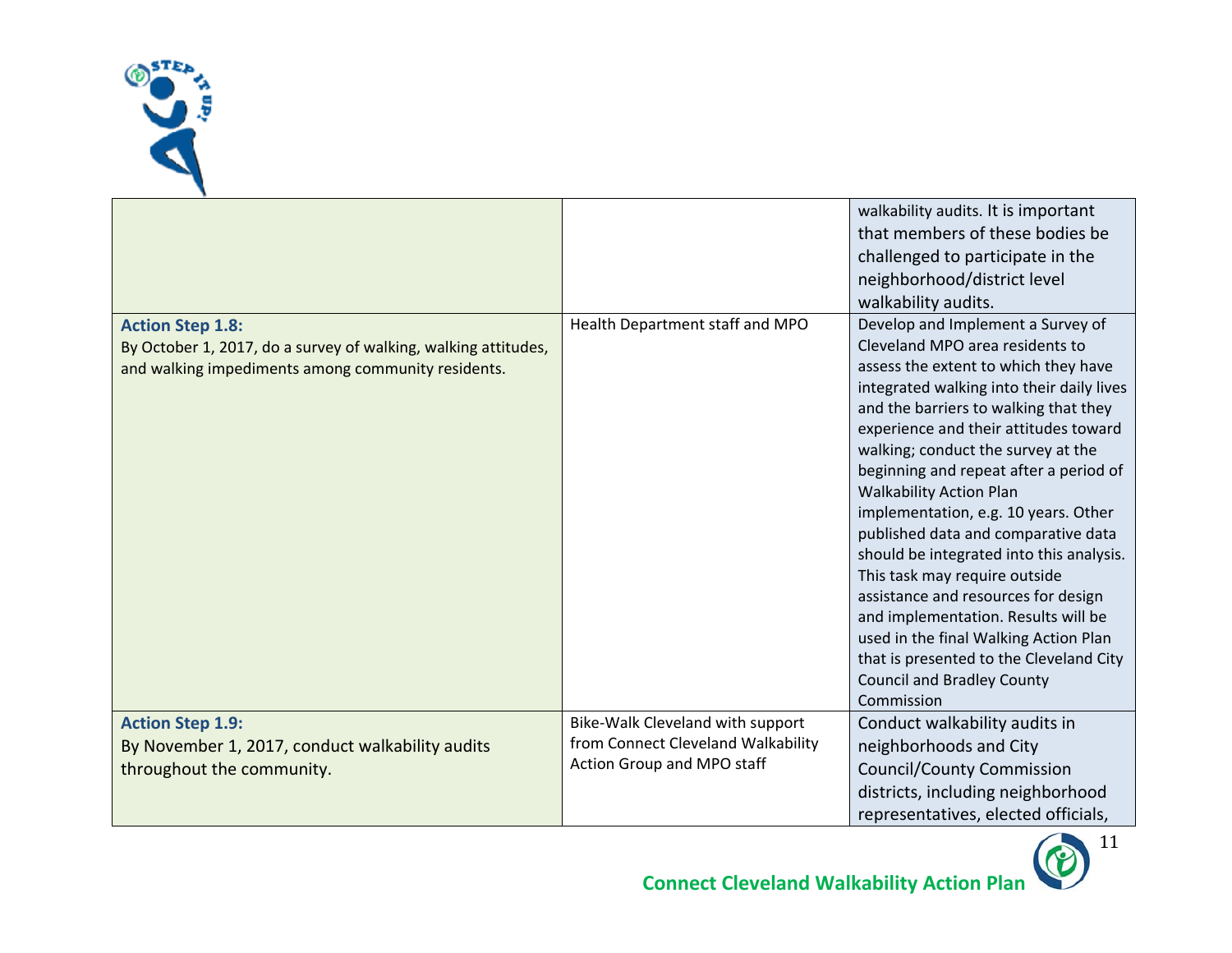

|                                                                                                                                               |                                                                                                  | school officials, transit officials,<br>planning commissioners,<br>transportation officials. Prior to the<br>walkability audits, audit Walkability<br>Action Groups will need training<br>and there will need to be a<br>walkability audit form for their use<br>in the field. Data will then need to<br>be compiled and analyzed                                                                                                                                                                                                                                                                                             |
|-----------------------------------------------------------------------------------------------------------------------------------------------|--------------------------------------------------------------------------------------------------|-------------------------------------------------------------------------------------------------------------------------------------------------------------------------------------------------------------------------------------------------------------------------------------------------------------------------------------------------------------------------------------------------------------------------------------------------------------------------------------------------------------------------------------------------------------------------------------------------------------------------------|
| <b>Action Step 1.10:</b><br>By March 1, 2018, make formal Walkability Action Plan<br>presentations to the City Council and County Commission. | <b>Connect Cleveland Walkability</b><br>Action Group from WAI and Bike-<br><b>Walk Cleveland</b> | Presentations to the City Council and<br>County Commission should include<br>the community health and economic<br>benefits of improving walkability and<br>the most up-to-date Connect<br>Cleveland Walkability Action Plan with<br>the highest ranking walkability<br>projects from each neighborhood,<br>district, or corridor (see Action Steps<br>2.3 through 2.5 below). Key<br>stakeholder representatives should<br>be present and recognized during<br>the presentations (Bike Walk<br>Cleveland, Schools, Transit,<br>Neighborhood representatives,<br>etc.) Results from the community<br>survey will be presented. |

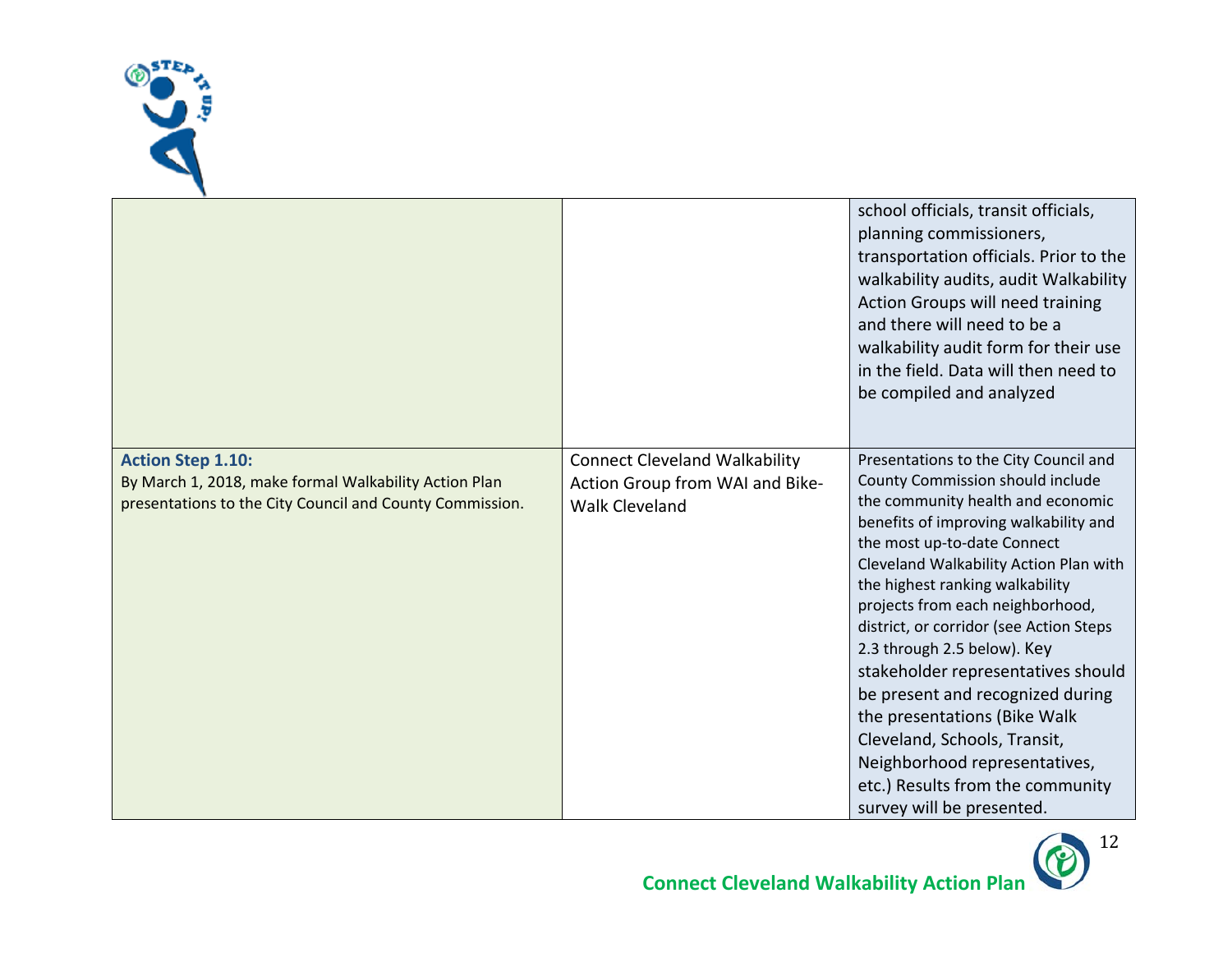

**Goal #2: Make walking easy, safe, and enjoyable. By August 1,2018, the Connect Cleveland Walkability Action Group's and the MPO staff's goal is to develop for adoption the policy changes, capital project plans, budgets, and other implementation resources to improve pedestrian facilities to connect neighborhoods to the Greenway system, to Downtown Cleveland, and to schools, while serving transit and cycling modes, linking people to activities, and distributing transportation benefits across the community with equity toward those impacted by disability, minority status, low income, or limited access to automobiles. Identified improvements**  to be achieved over 10 years.

**Estimated reach**: The Cleveland MPO area contains approximately 90,000 people.

| <b>Action Steps (to include timeline):</b>                                                                                                                                              | <b>Responsible Party:</b>                                         | <b>Additional Comments:</b>                                                                                                                                                                                                                                                      |
|-----------------------------------------------------------------------------------------------------------------------------------------------------------------------------------------|-------------------------------------------------------------------|----------------------------------------------------------------------------------------------------------------------------------------------------------------------------------------------------------------------------------------------------------------------------------|
| Action Steps are specific activities, benchmarks, or achievements<br>that assist in accomplishing the goal; the timeline is an estimated<br>completion date for that stated action step | Agency or individual responsible for<br>achieving the action step | Added comments or resources useful for<br>achieving the action step                                                                                                                                                                                                              |
| <b>Action Step 2.1:</b><br>By August 1, 2017, locate and map existing walkable and<br>potentially walkable areas in the community.                                                      | MPO staff, City and County planning<br>and GIS staff              | These maps and data will be used to<br>inform the walkability audit process.<br>Within the MPO area, determine<br>areas near arterial and collector<br>roadways with significant clustering of<br>population and pedestrian attractors<br>(schools, parks, office and commercial |

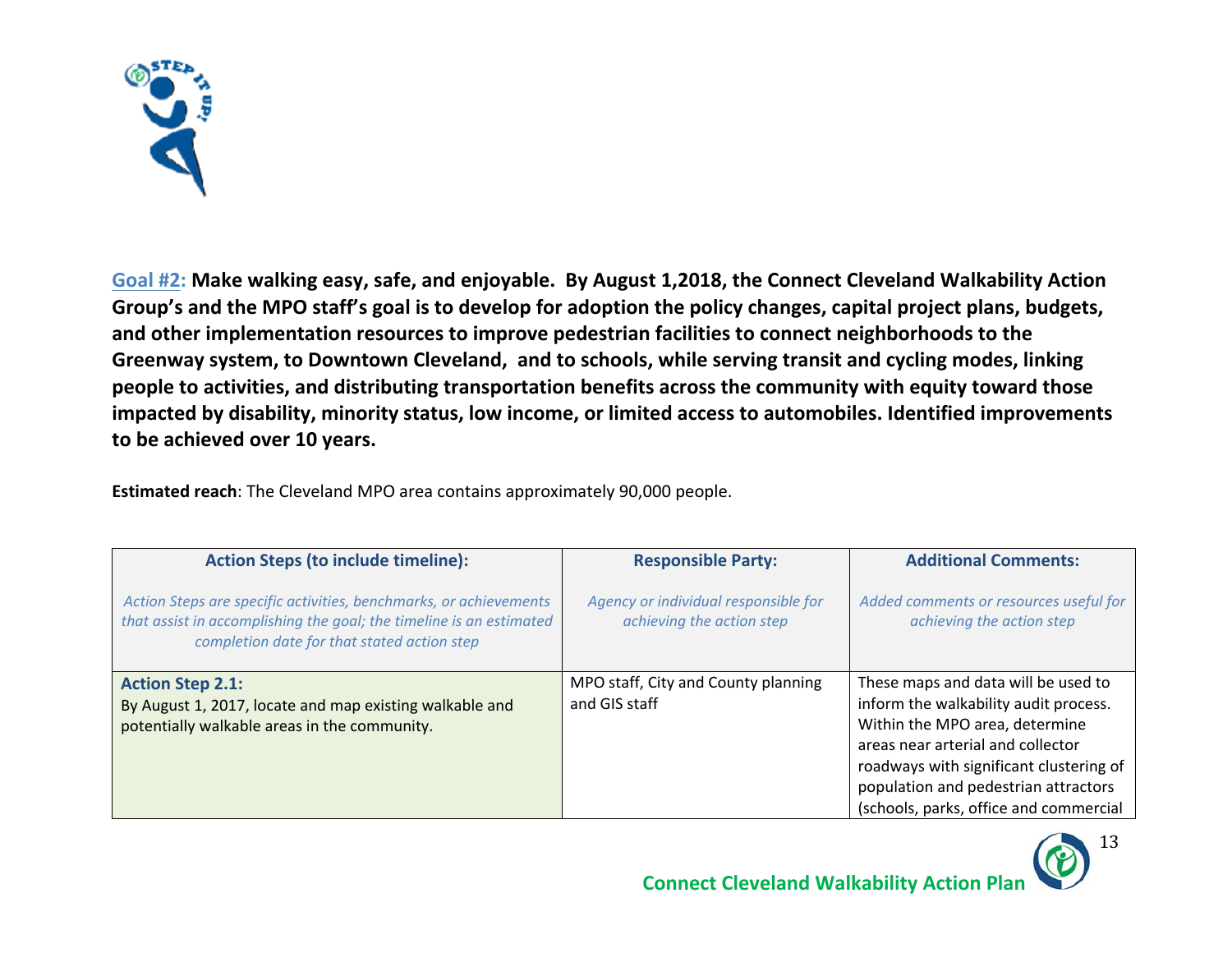

| <b>Action Step 2.2:</b><br>By November 1, 2017, complete an inventory of existing<br>sidewalks.                                                                      | MPO and Engineering staff and<br>interns                                                         | areas, etc.) that are walkable due to<br>existing sidewalks, connecting low<br>volume streets, etc. Likewise,<br>determine such areas that are<br>potentially walkable with the addition<br>of short sections of sidewalk, trails or<br>walking paths, improvements to<br>roadway shoulders, use of connecting<br>low volume streets, etc. Develop a<br>map and calculate square miles within<br>these walkable and potentially<br>walkable areas. The maps can be<br>updated once the sidewalk inventory<br>process is complete<br>The inventory should document<br>the location and condition of<br>existing sidewalks together with<br>Americans with Disabilities Act<br>(ADA) compliance issues as<br>indicated in the published<br>PROWAG standards. |
|----------------------------------------------------------------------------------------------------------------------------------------------------------------------|--------------------------------------------------------------------------------------------------|------------------------------------------------------------------------------------------------------------------------------------------------------------------------------------------------------------------------------------------------------------------------------------------------------------------------------------------------------------------------------------------------------------------------------------------------------------------------------------------------------------------------------------------------------------------------------------------------------------------------------------------------------------------------------------------------------------------------------------------------------------|
| <b>Action Step 2.3:</b><br>By December 1, 2017, develop a list of potential<br>walkability improvements for each<br>neighborhood/district and along major corridors. | <b>Connect Cleveland Walkability</b><br>Action Group from WAI and Bike-<br><b>Walk Cleveland</b> | Using the information developed in<br>the walkability audits and other<br>data, develop a prioritized list of<br>pedestrian improvements for each<br>neighborhood/district and along<br>major corridors at a community<br>level. The project description                                                                                                                                                                                                                                                                                                                                                                                                                                                                                                   |

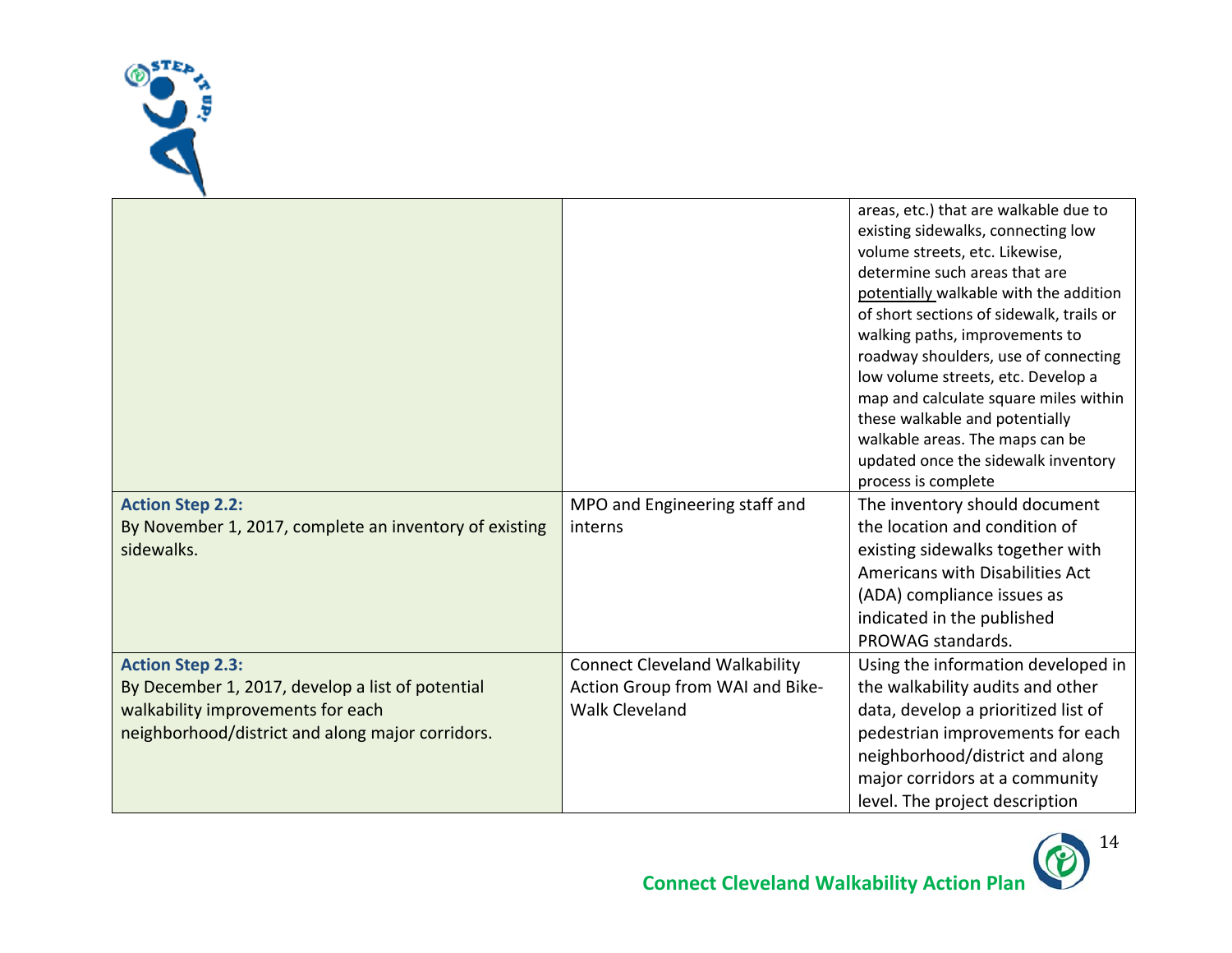

|                                                                                                                                                        |                                                                                                  | should be general but include<br>project termini and what is being<br>connected. The focus should be<br>primarily upon arterial and<br>collector streets, using other local<br>streets where necessary, and<br>including local streets with low<br>traffic volumes (with or without<br>additional traffic calming, shoulder<br>widening, etc.) as part of the<br>pedestrian circulation network.                                                                                                                  |
|--------------------------------------------------------------------------------------------------------------------------------------------------------|--------------------------------------------------------------------------------------------------|-------------------------------------------------------------------------------------------------------------------------------------------------------------------------------------------------------------------------------------------------------------------------------------------------------------------------------------------------------------------------------------------------------------------------------------------------------------------------------------------------------------------|
| <b>Action Step 2.4:</b><br>By January 1, 2018, evaluate the list of potential<br>walkability improvements using a matrix of benefits<br>and/or impacts | <b>Connect Cleveland Walkability</b><br>Action Group from WAI and Bike-<br><b>Walk Cleveland</b> | Evaluate the prioritized list of<br>projects for safety, environmental<br>justice impacts, economic<br>development impacts, connectivity<br>to downtown Cleveland,<br>connectivity to the Greenway,<br>support for walking to school or<br>school bus transportation, support<br>of access to transit, and support of<br>access to other pedestrian<br>destinations, and coordination<br>with bicycle improvements. The<br>goals are to connect<br>neighborhoods to the downtown<br>(especially those within a 20 |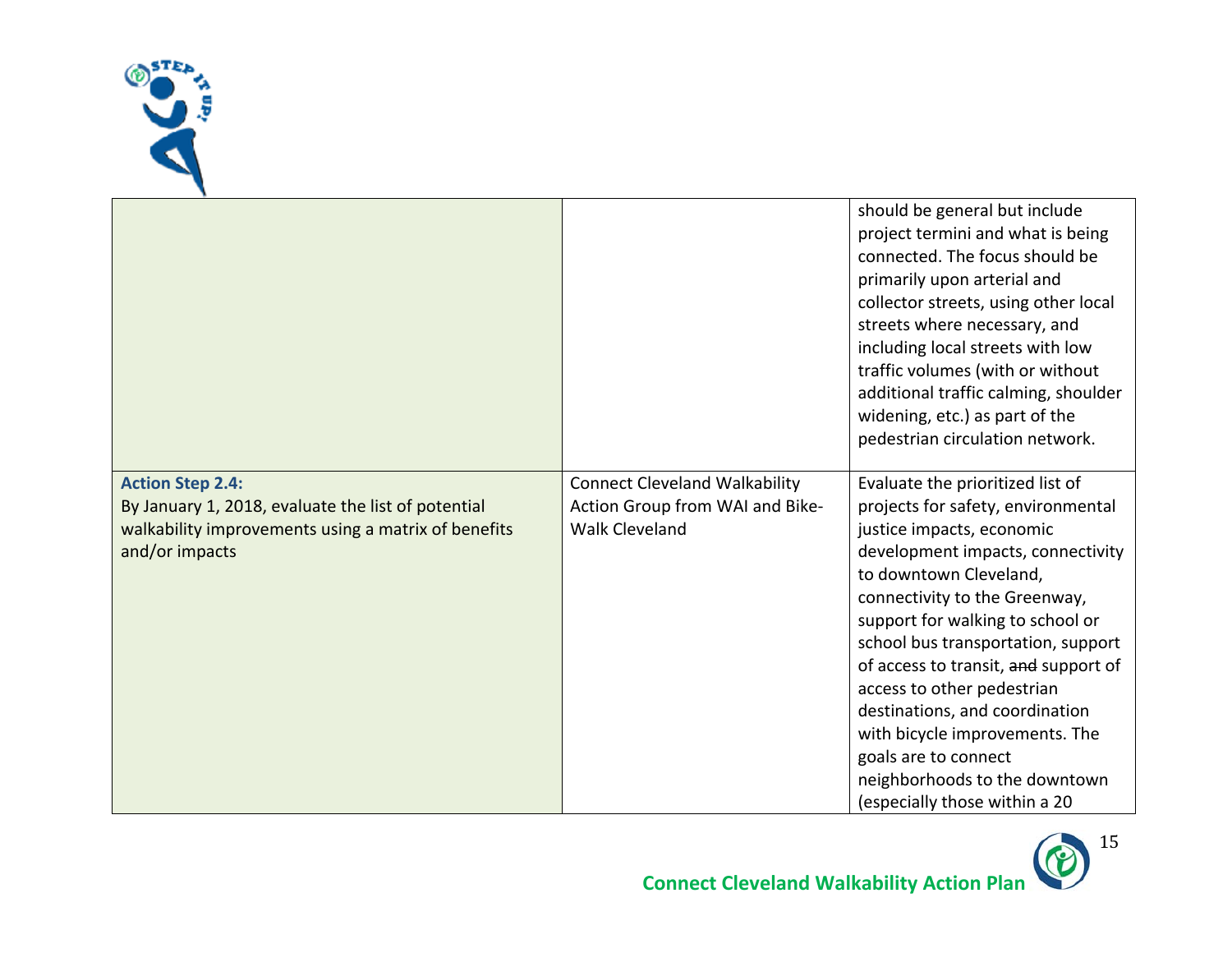

|                                                                                                                                                                                                                             |                                      | minute walk) to support downtown<br>revitalization and redevelopment,<br>to connect neighborhoods to the<br>Greenway system (existing and<br>future), to connect people with<br>schools, transit, and other<br>activities, and to provide greater<br>transportation equity for areas<br>with historically higher<br>concentrations of minority and low<br>income populations. Projects<br>within each neighborhood, district,<br>or corridor should be ranked<br>according to their level of benefit<br>or impact. |
|-----------------------------------------------------------------------------------------------------------------------------------------------------------------------------------------------------------------------------|--------------------------------------|--------------------------------------------------------------------------------------------------------------------------------------------------------------------------------------------------------------------------------------------------------------------------------------------------------------------------------------------------------------------------------------------------------------------------------------------------------------------------------------------------------------------|
| <b>Action Step 2.5:</b><br>By February 1, 2018, develop a planning level cost<br>estimate for the highest ranking walkability project in<br>each neighborhood, district, or corridor to inform the<br>budget making process | MPO staff and City Engineering staff | Determine a planning level cost for<br>the highest ranking walkability<br>improvement projects in each<br>neighborhood, district, or corridor.<br>This determination should expand<br>as necessary upon the general<br>project description to include<br>intersection improvements,<br>crossings, traffic calming,<br>landscaping, etc such as may be<br>proposed within the project.                                                                                                                              |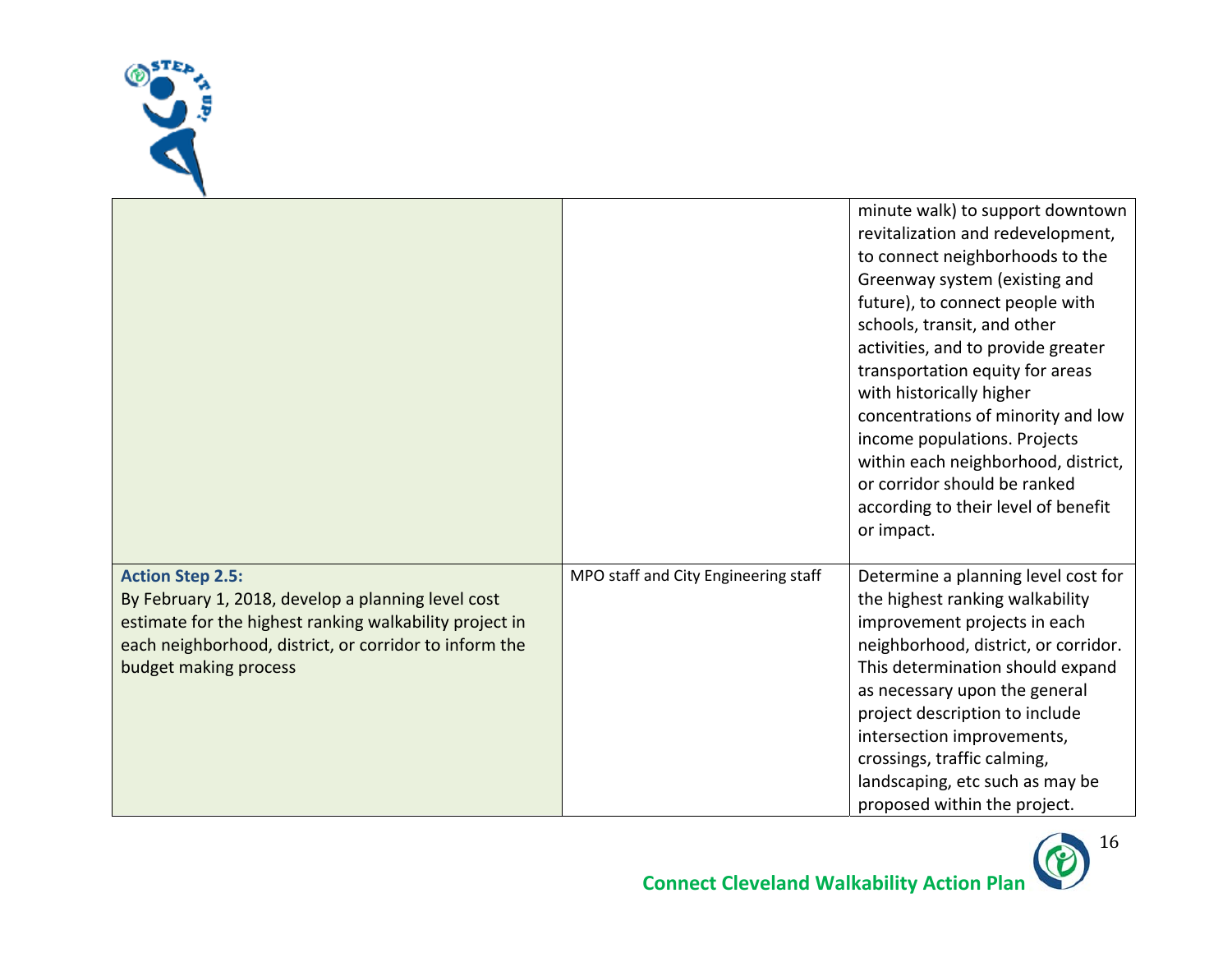

|                                                           |                                             | Project descriptions should be      |
|-----------------------------------------------------------|---------------------------------------------|-------------------------------------|
|                                                           |                                             | formatted to work within the TDOT   |
|                                                           |                                             | cost estimating tool. The purpose   |
|                                                           |                                             | is to inform the budget request to  |
|                                                           |                                             | elected officials.                  |
| <b>Action Step 2.6:</b>                                   | <b>Connect Cleveland Walkability Action</b> | The package of walkability projects |
| By April 1, 2018, establish a walkability support program | Group, Bike-Walk Cleveland, and             | will need to be supplemented by     |
| to design and implement amenities and services that       | others                                      | additional programs and policies    |
| support quality pedestrian experience (and where          |                                             | and their associated costs that are |
| coordination is possible, quality cycling and transit     |                                             | beyond the scope of the TDOT        |
| experiences) for each of the selected walkability         |                                             | estimating tool; such programs to   |
| projects.                                                 |                                             | encourage supporting facilities     |
|                                                           |                                             | (bike racks, showering and          |
|                                                           |                                             | changing facilities, adjacent       |
|                                                           |                                             | businesses catering to active       |
|                                                           |                                             | transportation users, a visually    |
|                                                           |                                             | interesting streetscape, etc.)      |
|                                                           |                                             | outside of the public right-of-way. |
| <b>Action Step 2.7:</b>                                   | MPO staff and City Engineering              | Develop the Draft ADA Transition    |
| By April 1, 2018, complete a Draft ADA Transition Plan to | staff                                       | Plan by April 1, 2018 and from that |
| inform the budget making process.                         |                                             | the first-year ADA Transition Plan  |
|                                                           |                                             | Improvements budget request. The    |
|                                                           |                                             | information in the sidewalk         |
|                                                           |                                             | inventory will be critical to the   |
|                                                           |                                             | Draft ADA Transition Plan, which    |
|                                                           |                                             | must document the sidewalk          |
|                                                           |                                             | improvements needed for ADA         |

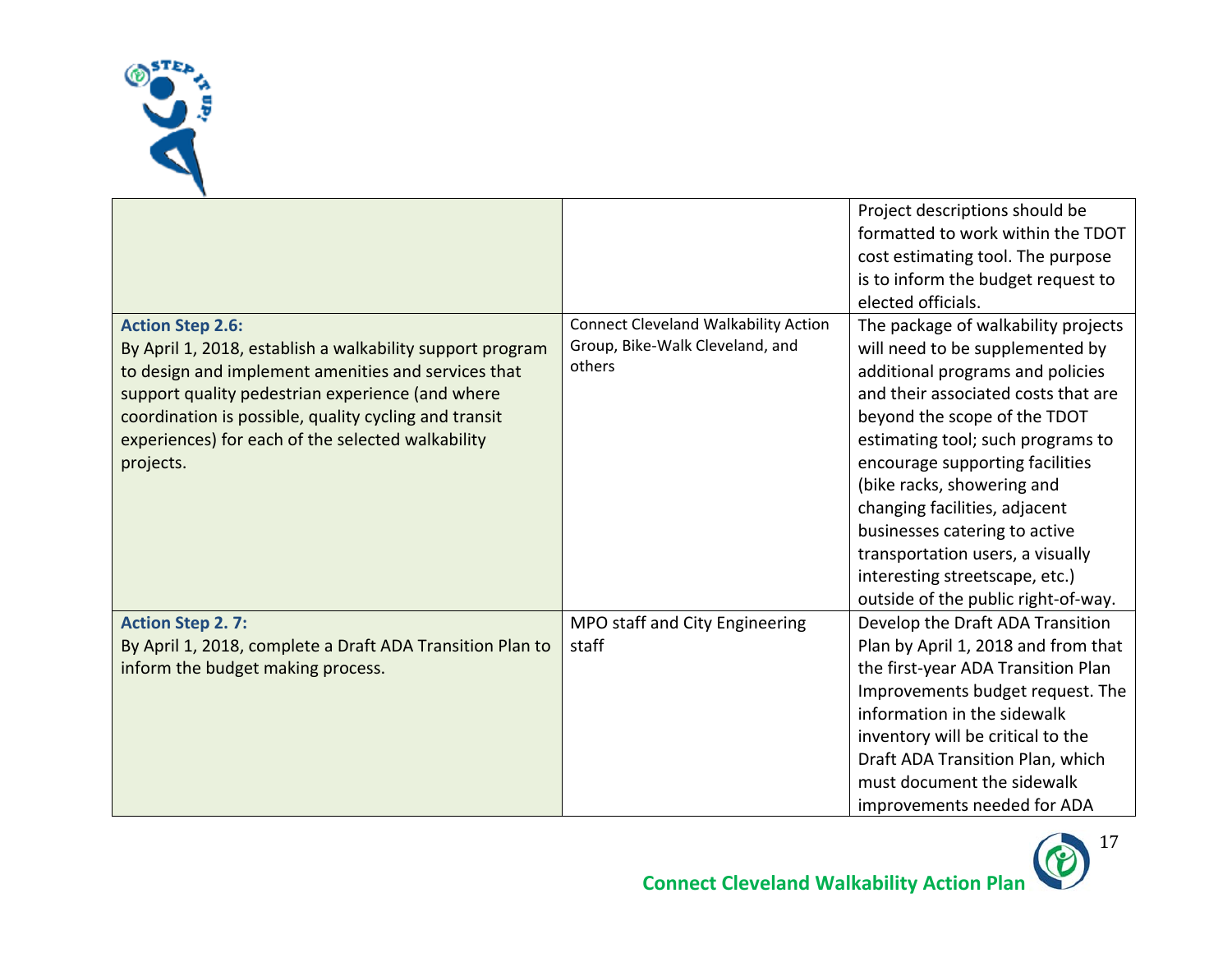

|                                                                                                                                                                                    |                                | compliance and establish a budget<br>and timeframe by which the local<br>government intends to make the<br>improvements. For purposes of<br>plan development, a 10 year<br>timeframe could be used for<br>implementation.                                                                                                                                                                    |
|------------------------------------------------------------------------------------------------------------------------------------------------------------------------------------|--------------------------------|----------------------------------------------------------------------------------------------------------------------------------------------------------------------------------------------------------------------------------------------------------------------------------------------------------------------------------------------------------------------------------------------|
| <b>Action Step 2.8:</b><br>By April 15, 2018, develop funding alternatives for a 10-<br>year program of ADA Transition Plan Improvements and<br>Priority Walkability Improvements. | MPO and City Engineering staff | Funding alternatives should consider<br>actions such as setting aside a<br>percentage of USTBG funds through<br>the MPO for pedestrian<br>improvements, dedicating a portion of<br>general fund revenues to a pool for<br>pedestrian improvements,<br>establishment of a fee for pedestrian<br>improvements.                                                                                 |
| <b>Action Step 2.9:</b><br>By July 1, 2018, complete for adoption an ADA Transition<br>Plan for improvements that must be made to existing<br>sidewalks.                           | MPO and Engineering staff      | The information in the sidewalk<br>inventory will be critical to the ADA<br>Transition Plan, which must<br>document the sidewalk<br>improvements needed for ADA<br>compliance and establish a budget<br>and timeframe by which the local<br>government intends to make the<br>improvements. For purposes of<br>plan development, a 10 year<br>timeframe could be used for<br>implementation. |